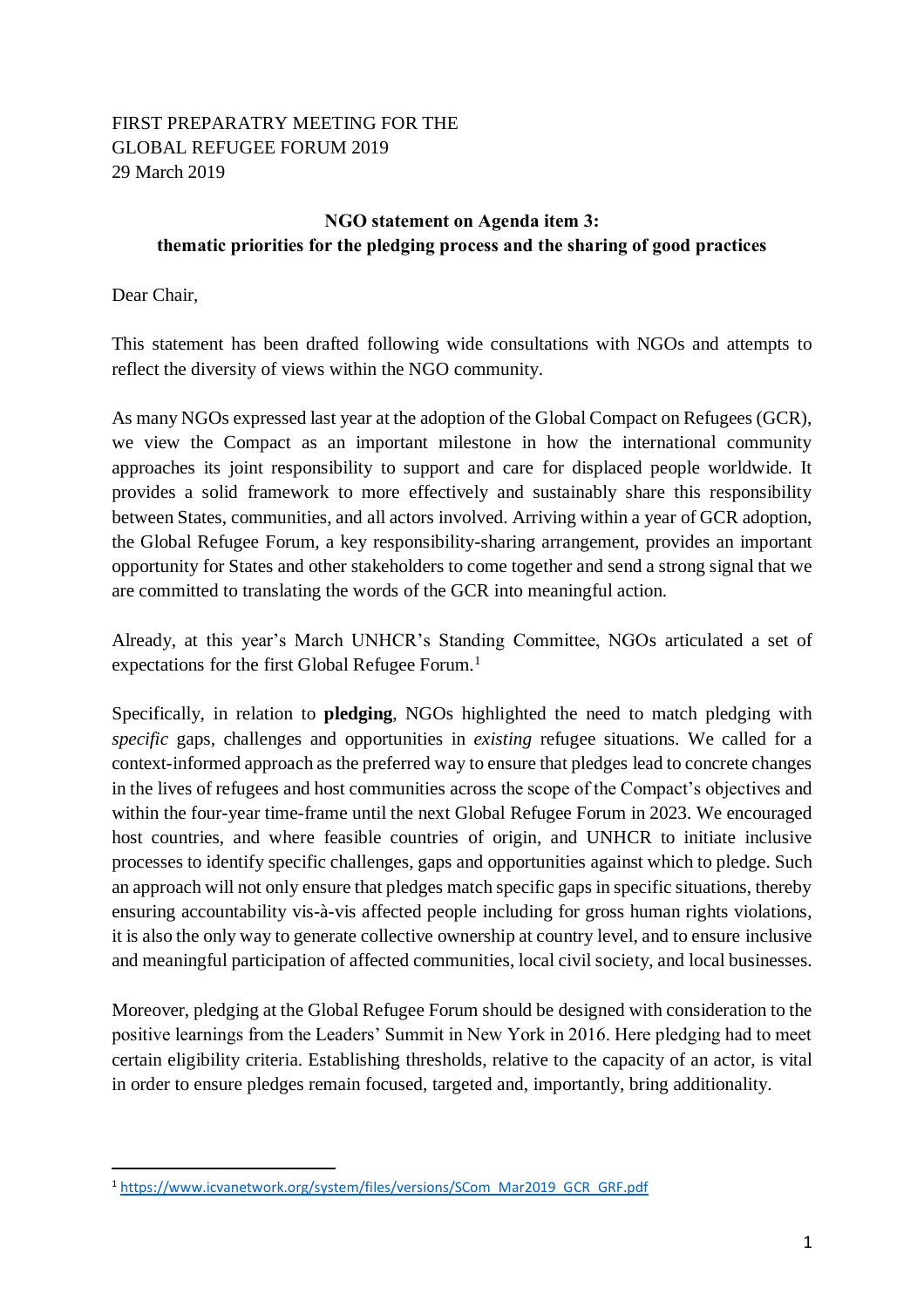On **thematic priorities**, given the short time since the background note's release, detailed NGO comments will be provided at a later stage. We, however, find there are pro's and con's related to the theme-based pledging proposed by UNHCR in the background document. While we acknowledge that pledges on themes may be easier to mobilize, a theme-based approach may run counter to a context-based approach. Gaps, challenges and opportunities in a given context may not match pre-defined global themes. We believe that a global logic needs to be balanced with our preference for a context-informed approach in defining relevant pledges. However, when we look at the proposed themes, they appear to be broad enough to secure that balance. But we recognize that some thematic areas (such as solutions) are more complex than others and, as such, may require more elaborate and multi-dimensional pledges.

On **showcasing of good practices**, we welcome the suggestion to tie pledging to good practice. In this regard, our first suggestion is that this segment of the Global Refugee Forum be organized in such a way as to thematically link the practices being discussed to (a) the pledging format and initial commitments, and (b) to the indicators' framework being presented at the same event. Done in such a way, these topics would hopefully contribute to each other in a fruitful way, rather than remain self-contained and disconnected. For example, a pledge on improving reception and admission capacities could be paired with an example on good practice in this area, and lead to a discussion on related indicators, which would provide an opportunity for immediate, practice-based feedback on the framework being proposed.

Secondly, as there are likely to be many requests for showcasing good practice, some guidance should be developed well ahead of time to facilitate the selection of examples. From our perspective, it would be advisable to prioritize those practices that showcase partnerships between different actors, including those not traditionally included—so not only donors, NGOs, national and local authorities but also the private sector and faith-based organizations. We would request that guidance at least indicates a clear pathway for this approach and requires case studies to include support for refugee leadership and meaningful participation, with attentiveness to age, gender and diversity considerations.

We would, however, like to raise a concern that we think needs to be considered with this approach: good practice may not exist, or may exist yet have no traction, on the issues that need action. What if, for example, there are no financial service providers with risk-appetite to cover refugees and poor members of the local population in a given context, or if there is no political willingness to consider freedom of movement to enhance self-reliance, or if policies and practices relating to refugees are gender-blind? Or what if there are good practices on complementary pathways, but no political appetite in a given third country to offer this opportunity? We would caution against an approach overly reliant on *laissez-faire* and recommend that States and UNHCR take leadership to drive progress on all GCR objectives even if 'good practice' is missing or lacks traction.

Lastly, opportunities to learn from less positive elements of initiatives should also be factored into the approach. Few initiatives will be entirely positive, and this should be acknowledged